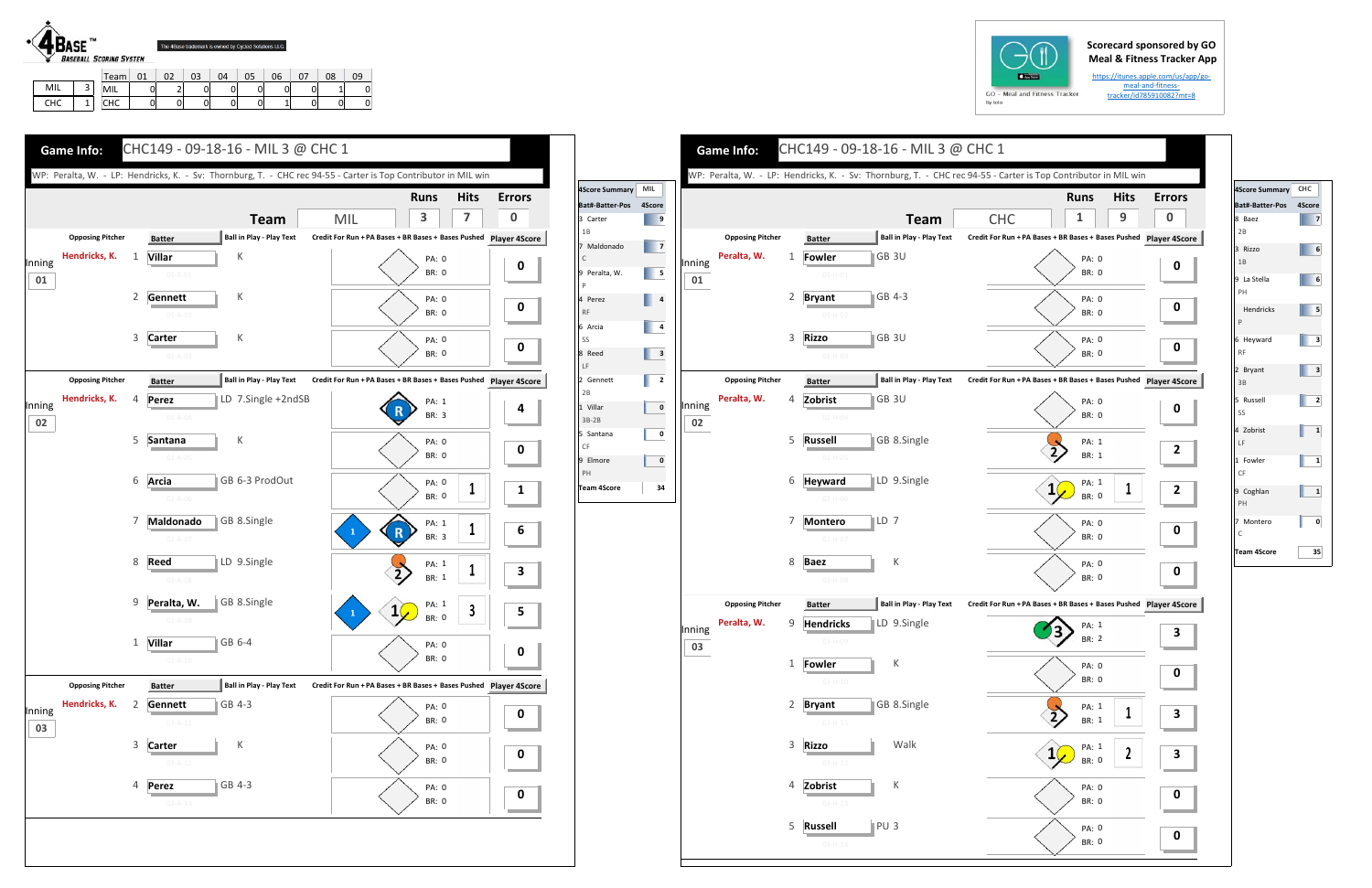## **Scorecard sponsored by GO Meal & Fitness Tracker App**

https://itunes.apple.com/us/app/go‐ meal‐and‐fitness‐ tracker/id785910082?mt=8

|            | $-$ TM | <b>BASEBALL SCORING SYSTEM</b> | The 4Base trademark is owned by Cycled Solutions LLC. |    |    |    |    |    |    |    |    |
|------------|--------|--------------------------------|-------------------------------------------------------|----|----|----|----|----|----|----|----|
|            |        | Team                           | 01                                                    | 02 | 03 | 04 | 05 | 06 | 07 | 08 | 09 |
| MIL        | 3      | MIL                            |                                                       |    |    |    |    |    |    |    |    |
| <b>CHC</b> |        | CHC                            |                                                       |    |    |    |    |    |    |    |    |

PA: 0 BR: 0

|              | <b>Opposing Pitcher</b> |   | <b>Batter</b>                  | <b>Ball in Play - Play Text</b> | Credit For Run + PA Bases + BR Bases + Bases Pushed Player 4Score |   |
|--------------|-------------------------|---|--------------------------------|---------------------------------|-------------------------------------------------------------------|---|
| Inning       | Hendricks, K.           | 5 | Santana                        | FB 8                            | PA: 0                                                             | 0 |
| 04           |                         |   | $04 - A - 14$                  |                                 | <b>BR: 0</b>                                                      |   |
|              |                         | 6 | Arcia<br>$04 - A - 15$         | LD 7.Double +3rdSB              | <b>PA: 2</b><br><b>BR: 1</b>                                      | 3 |
|              |                         | 7 | Maldonado<br>$04 - A - 16$     | $\mathbb{ID}9$                  | <b>PA: 0</b><br><b>BR: 0</b>                                      | 0 |
|              |                         | 8 | <b>Reed</b><br>$04 - A - 17$   | К                               | PA: 0<br><b>BR: 0</b>                                             | 0 |
|              | <b>Opposing Pitcher</b> |   | <b>Batter</b>                  | <b>Ball in Play - Play Text</b> |                                                                   |   |
| Inning<br>05 | Hendricks, K.           | 9 | Peralta, W.<br>$05 - A - 18$   | FB <sub>9</sub>                 | PA: 0<br><b>BR: 0</b>                                             | 0 |
|              |                         | 1 | <b>Villar</b><br>$05 - A - 19$ | К                               | PA: 0<br><b>BR: 0</b>                                             | 0 |
|              |                         | 2 | Gennett<br>$05 - A - 20$       | FB 7.Double                     | PA: 2<br><b>BR: 0</b>                                             | 2 |
|              |                         | 3 | Carter<br>$05 - A - 21$        | К                               | <b>PA: 0</b><br><b>BR: 0</b>                                      | 0 |
|              | <b>Opposing Pitcher</b> |   | <b>Batter</b>                  | <b>Ball in Play - Play Text</b> | Credit For Run + PA Bases + BR Bases + Bases Pushed Player 4Score |   |
| Inning<br>06 | Hendricks, K.           | 4 | Perez<br>$06 - A - 22$         | GB 6-3                          | PA: 0<br><b>BR: 0</b>                                             | 0 |
|              |                         | 5 | Santana<br>$06 - A - 23$       | FB 8                            | PA: 0<br><b>BR: 0</b>                                             | 0 |
|              |                         | 6 | Arcia<br>06-A-24               | К                               | PA: 0<br>BR: 0                                                    | 0 |
|              | <b>Opposing Pitcher</b> |   | <b>Batter</b>                  | <b>Ball in Play - Play Text</b> | Credit For Run + PA Bases + BR Bases + Bases Pushed Player 4Score |   |
| Inning       | Smith, J.               | 7 | Maldonado<br>$07 - A - 25$     | К                               | PA: 0<br><b>BR: 0</b>                                             | 0 |
| 07           |                         | 8 | Reed<br>$07 - A - 26$          | GB 4-3                          | PA: 0<br>BR: 0                                                    | 0 |

|        | <b>Opposing Pitcher</b> |   | <b>Batter</b>                      | <b>Ball in Play - Play Text</b> | Credit For Run + PA Bases + BR Bases + Bases Pushed Player 4S |           |
|--------|-------------------------|---|------------------------------------|---------------------------------|---------------------------------------------------------------|-----------|
| Inning | Peralta, W.             | 6 | <b>Heyward</b>                     | Κ                               | PA: 0<br><b>BR: 0</b>                                         | 0         |
| 04     |                         |   | $04 - H - 15$                      |                                 |                                                               |           |
|        |                         | 7 | GB 3U<br><b>Montero</b>            |                                 | PA: 0                                                         | 0         |
|        |                         |   | $04 - H - 16$                      |                                 | <b>BR: 0</b>                                                  |           |
|        |                         | 8 | <b>Baez</b>                        | GB 6.Single                     | PA: 1                                                         |           |
|        |                         |   | $04 - H - 17$                      |                                 | <b>BR: 1</b>                                                  | 2         |
|        |                         | 9 | <b>Hendricks</b>                   | LD 9.Single                     | PA: 1<br>1<br>1                                               |           |
|        |                         |   | $04 - H - 18$                      |                                 | <b>BR: 0</b>                                                  | 2         |
|        |                         | 1 | Fowler                             | К                               | PA: 0                                                         |           |
|        |                         |   | $04 - H - 19$                      |                                 | <b>BR: 0</b>                                                  | 0         |
|        | <b>Opposing Pitcher</b> |   | <b>Batter</b>                      | <b>Ball in Play - Play Text</b> | Credit For Run + PA Bases + BR Bases + Bases Pushed           | Player 49 |
| Inning | Peralta, W.             | 2 | GB 6-3<br><b>Bryant</b>            |                                 | PA: 0                                                         |           |
| 05     |                         |   | $05 - H - 20$                      |                                 | <b>BR: 0</b>                                                  | 0         |
|        |                         | 3 | <b>Rizzo</b>                       | LD 7.Double                     | PA: 2                                                         |           |
|        |                         |   | $05-H-21$                          |                                 | <b>BR: 1</b>                                                  | 3         |
|        |                         | 4 | Zobrist                            | FB 9 ProdOut                    | PA: 0                                                         |           |
|        |                         |   | $05-H-22$                          |                                 | 1<br><b>BR: 0</b>                                             | 1         |
|        |                         | 5 | <b>Russell</b><br>$\parallel$ FB 7 |                                 | PA: 0                                                         |           |
|        |                         |   | $05-H-23$                          |                                 | BR: 0                                                         | 0         |
|        | <b>Opposing Pitcher</b> |   | <b>Batter</b>                      | <b>Ball in Play - Play Text</b> | Credit For Run + PA Bases + BR Bases + Bases Pushed Player 4S |           |
| Inning | Peralta, W.             | 6 | <b>Heyward</b>                     | GB 8.Single +FO'd-6-4           | PA: 1                                                         |           |
| 06     |                         |   | 06-H-24                            |                                 | <b>BR: 0</b>                                                  | 1         |
|        |                         | 7 | PU <sub>6</sub><br><b>Montero</b>  |                                 | PA: 0                                                         |           |
|        |                         |   | 06-H-25                            |                                 | BR: 0                                                         | 0         |
|        |                         | 8 | <b>Baez</b>                        | GB 6-4-FO                       | PA: 1                                                         |           |
|        |                         |   | 06-H-26                            |                                 | $-1$<br>BR: 3                                                 | З         |
|        |                         | 9 | La Stella                          | LD 7.Double                     | PA: 2<br>3                                                    |           |
|        |                         |   | $06-H-27$                          |                                 | 1<br>BR: 0                                                    | 6         |
|        |                         | 1 | GB 4-3<br><b>Fowler</b>            |                                 | PA: 0                                                         |           |
|        |                         |   | $06-H-28$                          |                                 | BR: 0                                                         | 0         |
|        | <b>Opposing Pitcher</b> |   | <b>Batter</b>                      | <b>Ball in Play - Play Text</b> | Credit For Run + PA Bases + BR Bases + Bases Pushed           | Player 49 |
| Inning | Torres, C.              | 2 | <b>Bryant</b>                      | К                               | PA: 0                                                         | 0         |
| 07     |                         |   | 07-H-29                            |                                 | BR: 0                                                         |           |
|        |                         | 3 | ∥LD 9<br><b>Rizzo</b>              |                                 | PA: 0                                                         | 0         |
|        |                         |   | 07-H-30                            |                                 | BR: 0                                                         |           |





9 **Elmore**

**0**

**Opposing Pitcher Batter Ball in Play ‐ Play Text Batter Credit For Run + PA Bases + BR Bases + Bases Pushed Player 4Score**

**Villar**

Wood, T.

**0**

 Inning **08**

**e** ∥GB 1-3

**r** ■ GB 6-3

PA:

PA: 0 BR: 0